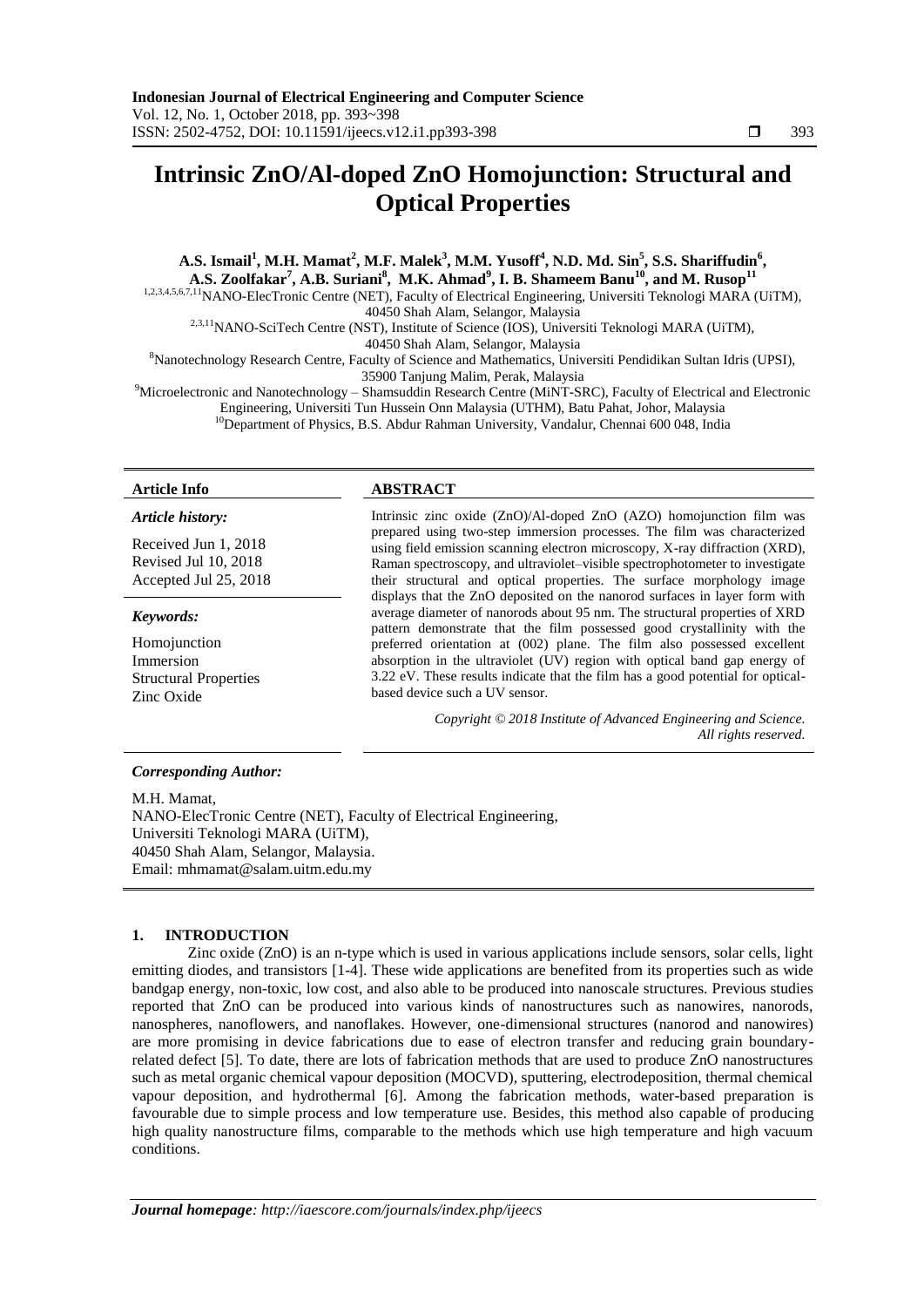Based on the previous studies, intrinsic ZnO coating, forming whether homojunction or heterojunction, manage to improve the properties of a film. According to Mamat et al., by coating ZnO nanorod arrays with intrinsic ZnO manage to improve the ultraviolet (UV) sensing performance due to the reduction of dark current [\[7\]](file:///E:/IAES/IJEECS/Oct%202018/51%2014473%20intrinsic%20peoco2018_84.docx%23_ENREF_7). In other study, Jiang et al. reported that the efficiency of CuIn<sub>1</sub><sub>x</sub>Ga<sub>x</sub>Se<sub>2</sub> (CIGS) solar cells improved after coated with intrinsic ZnO [\[8\]](file:///E:/IAES/IJEECS/Oct%202018/51%2014473%20intrinsic%20peoco2018_84.docx%23_ENREF_8). In this study, we investigated the effect of ZnO/Aldoped ZnO (AZO) homojunction film in term of structural and optical properties. To the best of our knowledge, detail discussion on such homojunction film is rarely reported. The understanding on their properties is crucial for future implementation in devices.

# **2. RESEARCH METHOD**

The preparation of ZnO/AZO film involved three steps. First is a seed layer preparation. The detail preparation of seed layer has been reported in previous study [\[9\]](file:///E:/IAES/IJEECS/Oct%202018/51%2014473%20intrinsic%20peoco2018_84.docx%23_ENREF_9). For the preparation of AZO, zinc nitrate hexahydrate (0.1 M), hexamethylenetetramine (0.1 M), and aluminum nitrate nonahydrate (0.001M) were used as the main materials. The reagents were combined and then going through sonication process for 30 min (50 °C). Then the solution was stirred for 3h, followed by immersion to grow the nanorod array structures. Finally, the film was annealed for 1 h (500 °C). Then, the second immersion for homojunction layer was conducted by mixing zinc nitrate hexahydrate (0.02 M) and hexamethylenetetramine (0.02M). Similar processes involving sonication, stirring, immersion, and annealing were used, where every parameters for each step were maintained. The illustration for the ZnO/AZO homojunction film preparation is depicted in Figure 1. For structural analyses, field emission scanning electron microscopy (FESEM, JEOL JSM-7600F), X-ray diffraction (PANalytical X'Pert PRO), and Raman spectroscopy (Horiba Jobin Yvon-79 DU420A-OE-325) measurements were conducted. For optical characterizations, ultraviolet–visible (UV–vis) spectrophotometer (Varian Cary 5000) was used.



Figure 1. The illustration for the ZnO/AZO homojunction film preparation

# **3. RESULTS AND ANALYSIS**

The FESEM images in Figure 2 depict the surface morphology of the prepared samples. The images were taken at  $100,000 \times$  magnifications. Figure 2(a) shows the surface morphology of granular ZnO seed layer film. The average diameter of the grain is about 25 nm. Figure 2(b) demonstrates the AZO film grown on the ZnO seed layer film. The average diameter of the nanorods is about 70 nm. It is observed that the film consist of large pore areas in between the nanorods. Figure 2(c) depicts the ZnO film (0.02 M solution concentration) which was grown on the seed layer film. It is witnessed that only small part of the film is covered by the nanorods. Besides, the diameter of the nanorods is relatively small compared to AZO film, about 35 nm. Other than that, we also observed nanoflake structure appears on the film in addition to the nanorod structures. Figure 2(d) displays the ZnO/AZO homojunction film. Compared to the bare AZO film,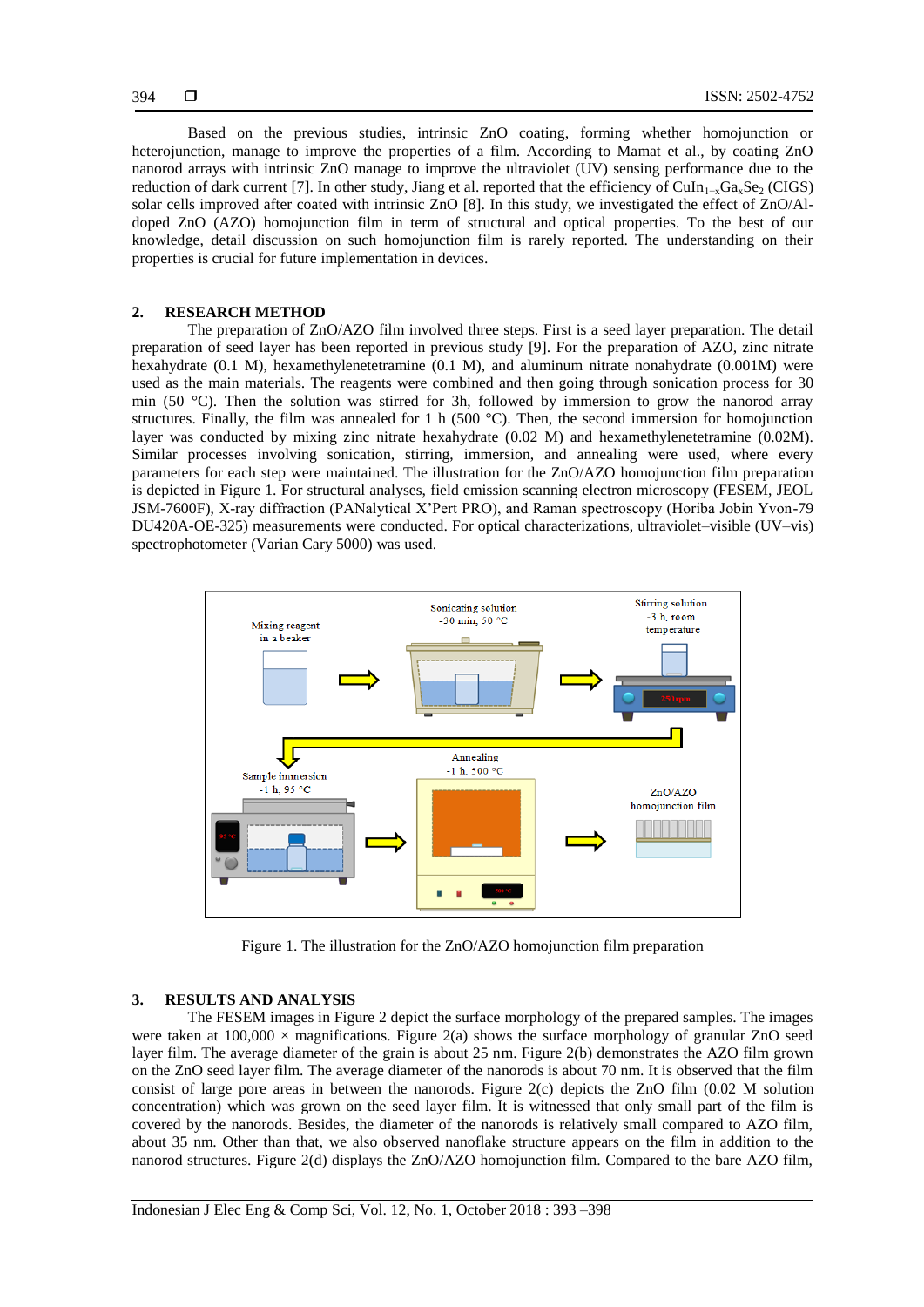it is witnessed that the nanorod arrays of ZnO/AZO is covered by a slightly light color layer, which is intrinsic ZnO. The average diameter of the film is about 95 nm. Based on the image, it is indicates that the deposition of the intrinsic homojunction layer begin from the side surface, follows by the deposition on the top of the nanorods. This is based on the observation from the FESEM images that shows the less coverage of the intrinsic layer on the top surface of the nanorods. Interestingly, the growth process of the intrinsic ZnO does not develop into any form of nanostructures, but a layer. Such formation occurs may be due to the same crystal structure of ZnO and AZO, which enhances the homoepitaxy growth on the previous crystal (AZO).



Figure 2. Surface morphology of (a) seed layer, (b) AZO, (c) ZnO, and (d) ZnO/AZO films at  $100,000 \times$ magnifications

Figure 3 depicts the XRD pattern of the synthesized films. The diffraction angles measured are from 25° to 60°. The XRD pattern of each film is plotted individually and the intensity of the X-ray is shown in count-per-units (cps) to show the different in the intensity of each film. From the plots, there are several peaks occurred on the pattern, namely; (100), (002), (101), (102), and (110). For AZO film (Figure 3(a)), the dominant diffraction peak is at (002) plane orientation (along *c*-axis). For intrinsic ZnO film (Figure 3(b)), the dominant peak is at (100) and (101) plane orientations. Meanwhile, the growth of ZnO/AZO film also exhibits a preferential growth along *c*-axis (Figure 3(c)). In case of ZnO film, the preferential crystal growth may be dominated by the seed layer film and small number of nanoflake structures (from FESEM images), which preferentially grown along (100) and (101) plane orientations. Once the ZnO layer is grown on the AZO, we can observe that the peak intensity at (100) and (002) slightly increased. The increment of preferential *a*-plane growth may explain the formation of layer on the AZO surface which is expected to originate from the side surface of the nanorods of the AZO film as discussed earlier. Figure 3(d) depicts the magnified image of the XRD patterns at (002) plane orientations. The plot shows the significant increases of peak intensity for the film which was grown with AZO. Comparing both AZO and ZnO/AZO films, only a slight increment to the peak intensity can be detected. Interestingly, no peak shifting can be witnessed after the second growth process, indicating no residual stress forced on the ZnO/AZO film.

To investigate more on the crystal structure, we characterized the films using Raman spectroscopy as shown in Figure 4. The characterization was done under argon (Ar) laser operating at 514 nm as excitation source. Two inherent Raman peaks at 437 and 581 cm<sup>-1</sup> which correspond to  $E_2$ (high) and  $E_1$ (LO) mode, respectively [\[10\]](file:///E:/IAES/IJEECS/Oct%202018/51%2014473%20intrinsic%20peoco2018_84.docx%23_ENREF_10). Other insignificant peak can also be observed which situated at 332 cm<sup>-1</sup>, which represents  $2E_2(M)$  mode [\[11\]](file:///E:/IAES/IJEECS/Oct%202018/51%2014473%20intrinsic%20peoco2018_84.docx%23_ENREF_11).  $E_2(high)$  mode indicates the Raman vibration of hexagonal ZnO structure and the intensity of Raman vibration of  $E_2$ (high) increased which shows that better crystalline structure of AZO and ZnO/AZO. This result is in agreement with the previously discussed XRD patterns. Further, the Raman vibration of  $E_1(LO)$  mode shifted from 565 cm<sup>-1</sup> of seed layer and AZO to 581 cm<sup>-1</sup> of ZnO/AZO.  $E_1(LO)$ mode can be related to the lattice defect (oxygen vacancy).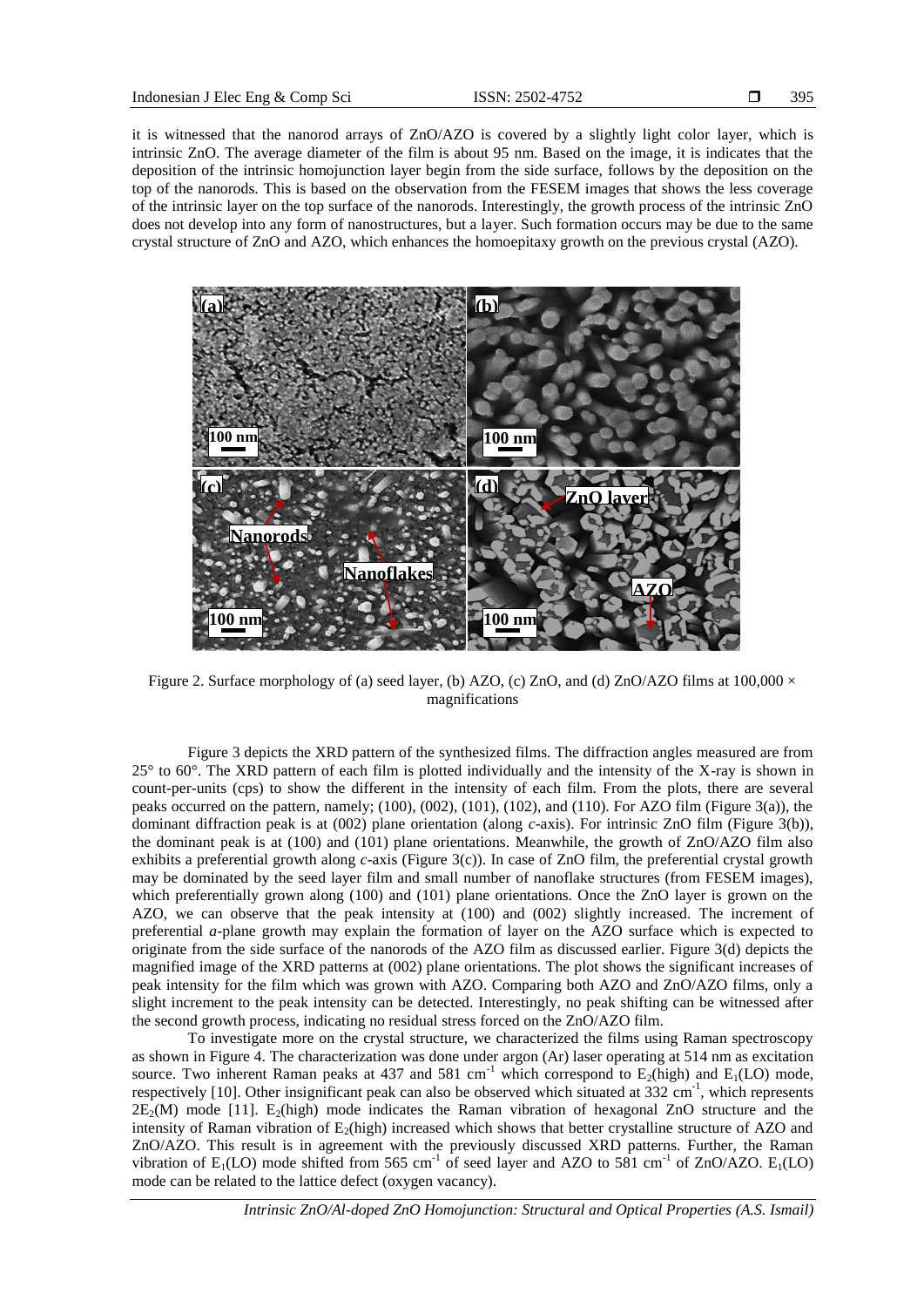

Figure 3. XRD pattern of (a) AZO, (b) ZnO and (c) ZnO/AZO films

The optical properties of the films were measured using UV-vis spectrophotometer in the wavelength range of  $350 - 800$  nm. Figure 5 depicts the transmittance measurement of the films. All films exhibit good optical transparency in the visible region and steep edge around 380 nm, represent the band gap energy of the ZnO. The average transmittances of each film are 94.4%, 87.8%, and 66.5% for seed layer, AZO and ZnO/AZO homojunction films, respectively. The seed layer film possessed the lowest transmittance may be due to the lowest thickness compared to other films. Similar to other film, the variation of average transmittance is expected from the difference in film thicknesses, which is the cause for optical scattering effect [\[12\]](file:///E:/IAES/IJEECS/Oct%202018/51%2014473%20intrinsic%20peoco2018_84.docx%23_ENREF_12).



396

**400 500 600 700 800 0 20 40 60 80 100 (c) (b) (a) Wavelength (nm)**<br> **Transfer and Transfer and Transfer and Transfer and Transfer and Transfer and Transfer and Transfer and Transfer and Transfer and Transfer and Transfer and Transfer and Transf (a) Seed layer (b) AZO (c) ZnO/AZO**

Figure 4. Raman spectra of (a) seed layer, (b) AZO and (c) ZnO/AZO films

Figure 5. Transmittance spectra of (a) seed layer, (b) AZO and (c) ZnO/AZO films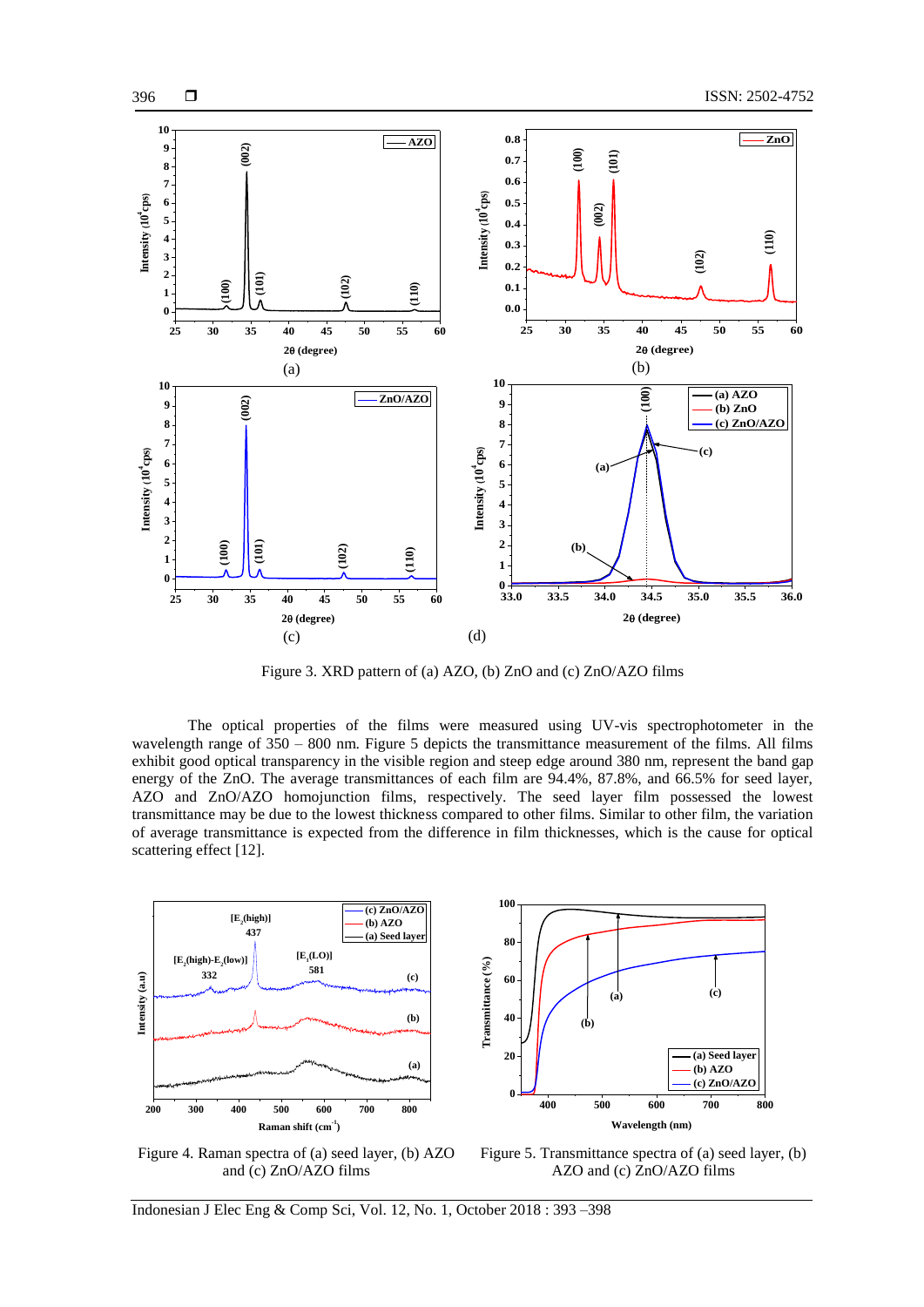From the transmittance plot, the absorption coefficient of the films was plotted using the following Equation [\[13\]](file:///E:/IAES/IJEECS/Oct%202018/51%2014473%20intrinsic%20peoco2018_84.docx%23_ENREF_13):

$$
a = \frac{1}{t} \ln\left(\frac{1}{T}\right) \tag{1}
$$

Here,  $\alpha$  is the absorption coefficient,  $t$  is the thickness, and  $T$  is the transmittance. The absorption coefficient is shown in Figure 6. The films show good absorption at UV region, with ZnO/AZO homojunction film possessed the highest UV absorption compared to other samples. The possible reason which leads to this result is high scattering effect at the homojunction interface which causes more photon trapping in the film.



Figure 6. Absorption coefficient of (a) seed layer, (b) AZO and (c) ZnO/AZO films

For direct band gap semiconductor, the optical band gap energy,  $E<sub>g</sub>$  can be correlated through the given formula [\[14\]](file:///E:/IAES/IJEECS/Oct%202018/51%2014473%20intrinsic%20peoco2018_84.docx%23_ENREF_14):

$$
ahv = B(hv - Eg)^{\frac{1}{2}}
$$
 (2)

Here, *B* is a constant and *hv* is the incident photon energy. Figure 7 demonstrates the  $(ahv)^2$  versus photon energy for  $E_g$  estimation. The  $E_g$  of the seed layer, AZO and ZnO/AZO are 3.26, 3.27, and 3.22 eV, respectively. No significant changes to the *E<sup>g</sup>* can be observed. However, one the interesting alteration to the  $E_g$  is when the intrinsic ZnO is used on the film. We can see that the  $E_g$  shifted to low value for the ZnO/AZO homojunction film. This alteration may be appeared due to the intrinsic nature of ZnO which has *E<sup>g</sup>* value from 3.2 – 3.3 eV [\[15\]](file:///E:/IAES/IJEECS/Oct%202018/51%2014473%20intrinsic%20peoco2018_84.docx%23_ENREF_15). In addition to that, for ZnO/AZO film, the decrement of Eg may be caused by the scattering effect at the interface between the oxide homojunction [\[16\]](file:///E:/IAES/IJEECS/Oct%202018/51%2014473%20intrinsic%20peoco2018_84.docx%23_ENREF_16).



Figure 7. Tauc's plot of (a) seed layer, (b) AZO and (c) ZnO/AZO films

*Intrinsic ZnO/Al-doped ZnO Homojunction: Structural and Optical Properties (A.S. Ismail)*